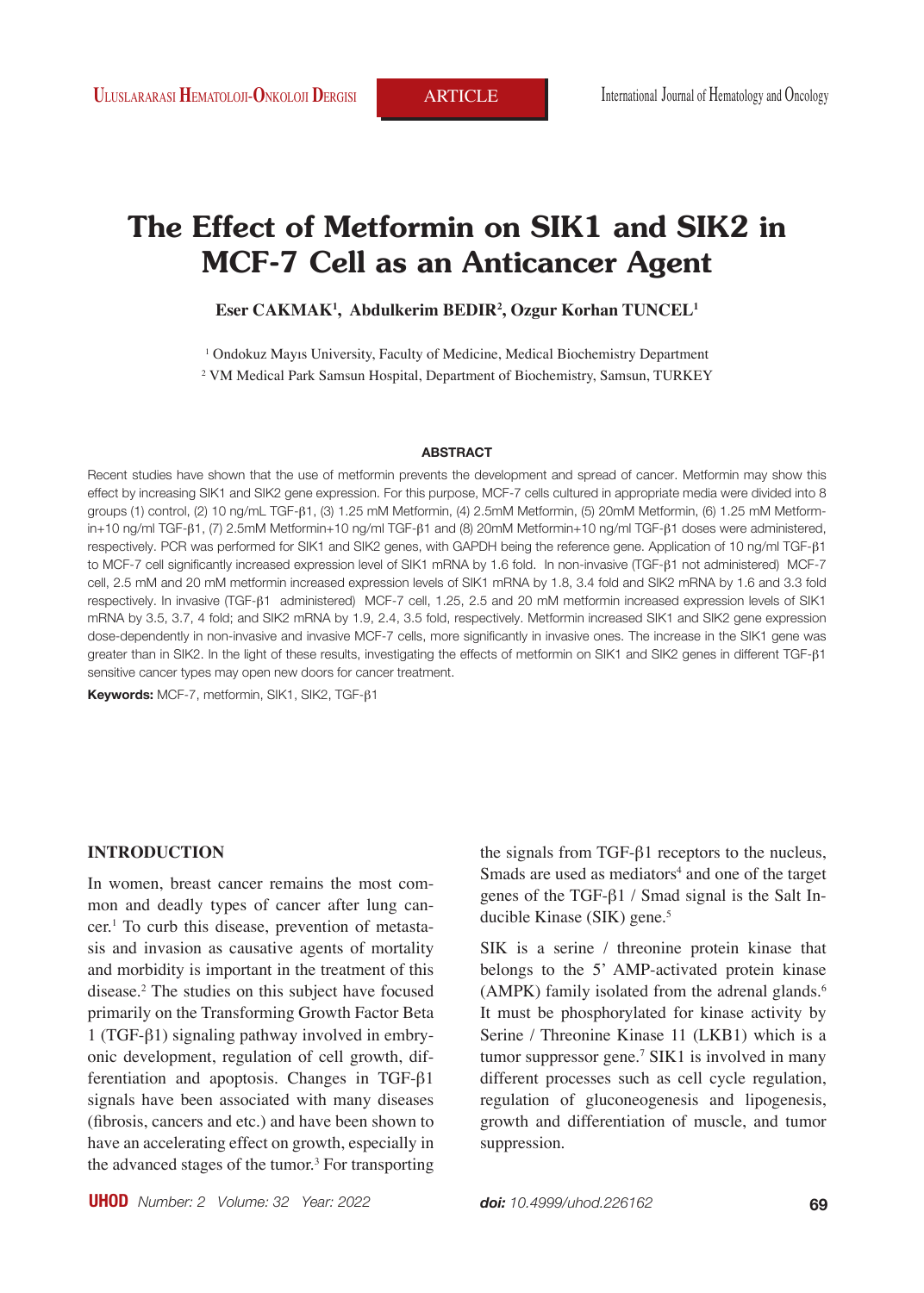Its tumor suppression property is related to downregulating Transforming Growth Factor Beta Receptor 1 (TGFBR1)<sup>5</sup>, phosphorylating CREB Regulated Transcription Coactivator 1 (CRTC1/ TORC1) and CREB Regulated Transcription Coactivator 2 (CRTC2 / TORC2)<sup>8</sup> and Tumor Protein P53 (p53 / TP53)-dependent anoikis pathways.<sup>9</sup> On the other hand, SIK2 Inhibits CREB activity which is associated with chemotherapy resistance, tumor progression, and decreased survival.10 This inhibition occurs via phosphorylation of Serine 794 of insulin receptor substrate 1 (IRS1) and phosphorylation of cAMP Responsive Element Binding Protein (CREB)-specific coactivator CRTC1.<sup>11</sup> In breast cancer patients the increase in SIK2 appears to be significantly associated with better survival<sup>12</sup>, while depletion in SIK1 is releated with poor prognosis.<sup>9</sup> Then, it is clear that SIK1 and SIK2 may act synergistically as potential tumors suppressor factors in breast cancer biology.

Metformin (1,1-dimethylbiguanide) is an antidiabetic agent widely used in the treatment of type II diabetes<sup>13</sup> and recent clinical studies show that the risk of cancer is low in type II diabetes patients using metformin.<sup>14</sup> In vivo and in vitro molecular studies have pinpointed the importance of metformin in the treatment and pathophysiology of breast cancer.<sup>15</sup> Moreover, scientists have reported that metformin exerts its anti-carcinogenic effects by affecting cell proliferation and apoptosis<sup>16</sup> via increasing AMPK activation<sup>17</sup> and this later increase is due to the phosphorylation of AMPK via LKB1.<sup>18</sup> Albeit many reports about metformin signaling through AMPK, the signaling which is due to biological association of SIK1 and SIK2 in breast cancer pathophysiology, still it remains to clarify the spectrum of biological effects of metformin on SIK1 and SIK2 .

In this regard, we made the assumption that metformin will act on LKB1 through SIK1 and SIK2, together in coordination with AMPK signaling mechanism.

# **MATERIALS AND METHODS**

## **Cell Culture Design**

MCF-7 cells (established from human breast carcinoma) were used in the this experiment (T.R. Ministry of Agriculture and Rural Affairs, Directorate of Foot and Mouth Disease). They were cultured in the RPMI 1640 medium (Biological Industries) [fetal bovine serum (10%, Sigma-Aldrich), penicillin/ streptomycin (100 U/ 0.1 mg, Sigma-Aldrich), Napyruvate (1%, Biological Industries)] in 5 % CO2 in the  $25 \text{ cm}^2$  flasks at  $37^\circ$ . Metformin (D15,095-9) was obtained from Sigma company. TGF-β1 (ab: 50036, lot: GR131362-1) was obtained from Abcam company.

The (1) control, (2) 10 ng/mL TGF-β1, (3) 1.25 mM metformin, (4) 2.5 mM metformin, (5) 20 mM metformin, (6) 1.25 mM metformin and 10 ng/ ml TGF- $\beta$ 1, (7) 2.5 mM metformin and 10 ng/ml TGF-β1 and (8) 20 mM metformin and 10 ng/ml TGF-β1 groups were created. In our study, TGF-β1 is used to make invasive MCF-7 cells. TGF-β1 and metformin concentrations were determined according to the our previous study.<sup>16</sup> Drug doses were performed in all groups in the  $25 \text{ cm}^2$  flasks at 70-80% confluence. They were cultured in RPMI 1640 medium in  $5\%$  CO<sub>2</sub> and at  $37^{\circ}$ C. Only complete medium was added for control group.

# **Quantitative RT-PCR**

After the 24th hour of drug administration, the medium was discharged from the flasks. Trypsin EDTA was used for detaching of the cells. Using High Pure PCR RNA Isolation Kit (Cat. No: 11828665001, Roche) RNA isolation was performed. Obtained RNAs' quality and quantity were evaluated by Nanodrop spectrophotometer. After this, using Transcriptor First Strand cDNA Synthesis Kit (Cat. No. 04379012001; Roche) mR-NAs were converted to cDNA. Primers and probes were designed for each gene using Universal Probe

| <b>Table 1.</b> Sequences of polymerase chain reaction primers |                       |                             |                   |
|----------------------------------------------------------------|-----------------------|-----------------------------|-------------------|
| Genes                                                          | <b>Forward primer</b> | <b>Reverse primer</b>       | <b>Probes</b>     |
| <b>GAPDH</b>                                                   | AGCCACATCGCTCAGACAC   | GCCCAATACGACCAAATCC         | (probe 60, Roche) |
| SIK1                                                           | CATCCCCTTCTTCATGTCTCA | GATCTGGGCGATGGTGAT          | (probe 77, Roche) |
| SIK <sub>2</sub>                                               | CGTGACCTCAAAGCTGAAAA  | <b>TTTCCAAAACCGAAATCTGC</b> | (probe 18, Roche) |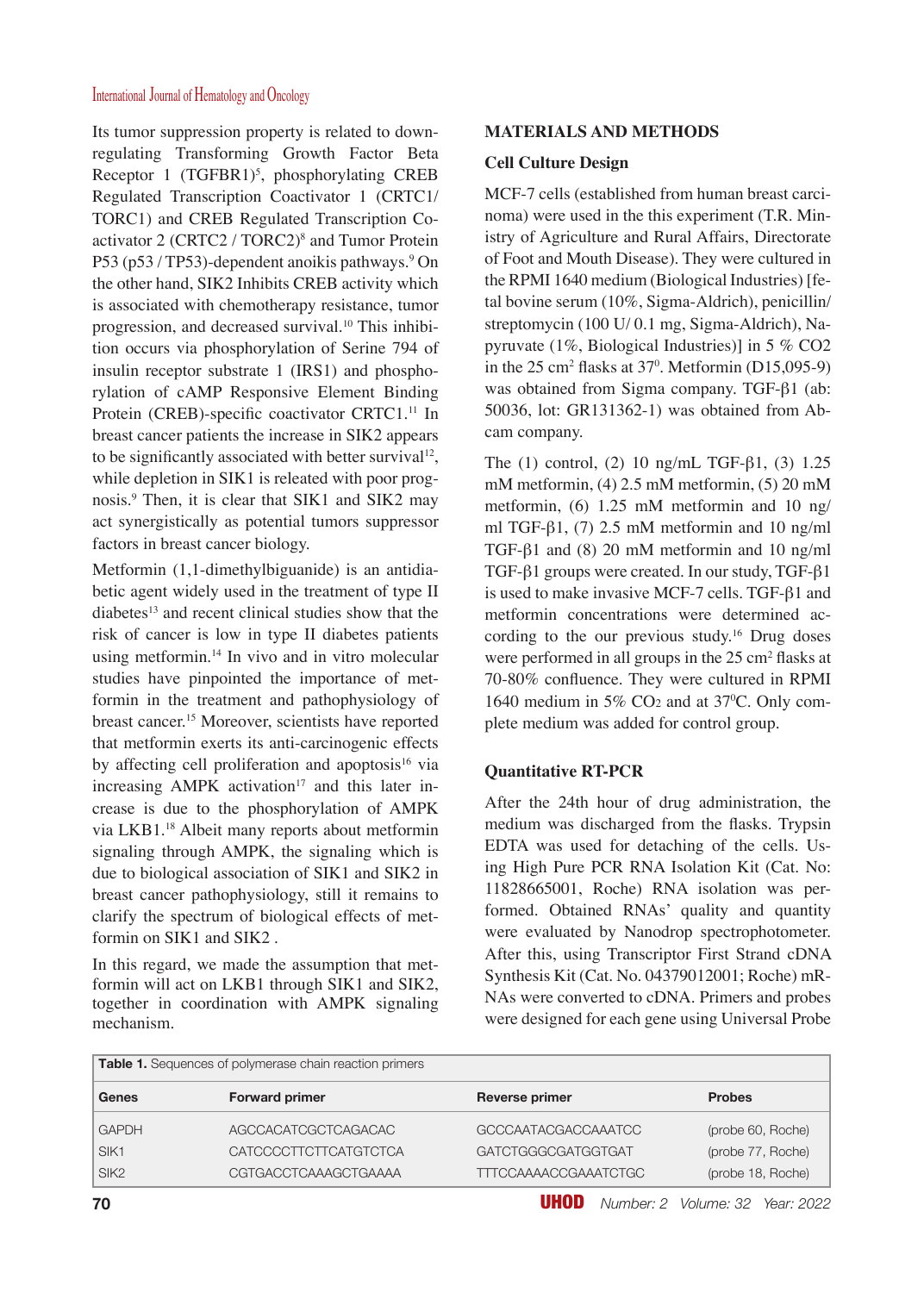

**Figure 1.** Gene expression changes of SIK1 in MCF-7 cells.  $*$  P< 0.05

Library (UPL Roche) software and confirmed by BLASTn analysis (Table 1). The SIK1 and SIK2 genes expression were measured via Quantitative RT-PCR. GAPDH was accepted as reference gene and control groups were accepted as calibrator. Using QIAGEN 2009 relative expression software (REST) analysis of relative gene expression for the study groups was performed. P< 0.05 was accepted as significant.

## **RESULTS**

### **SIK1**

In the MCF-7 cells, the application of an amount of 1.25 mM metformin does not cause a significant change in the expression level of SIK1 mRNA whereas 2.5 mM and 20 mM metformin increased expression levels of SIK1 mRNA by 1.8 fold  $(P(H1)= 0.011)$  and 3.4 fold  $(P(H1)= 0.001)$ , respectively. Expression level of SIK1 mRNA increased significantly  $(P(H1)= 0.037)$  by 1.6 fold at second group. The combination of 10 ng/mL TGF-β1 and 1.25, 2.5 and 20 mM metformin increased expression levels of SIK1 mRNA by 3.5 fold (P(H1)= 0.004), 3.7 fold (P(H1)= 0.001) and 4 fold  $(P(H1)= 0.001)$  respectively (Figure 1).

## **SIK2**

In the MCF-7 cells, the sole, application of 1.25 mM metformin caused no significant change in expression level of SIK2 mRNA whereas 2.5 mM and 20 mM metformin increased expression levels of SIK2 mRNA by 1.6 fold  $(P(H1)= 0.027)$  and

UHOD *Number: 2 Volume: 32 Year: 2022* **71**



**Figure 2.** Gene expression changes of SIK2 in MCF-7 cells.  $*$  P< 0.05

3.3 fold (P(H1)= 0.001), respectively. Application of 10 ng/mL TGF-β1 caused no significant change in expression level of SIK2 mRNA whereas combinations with 1.25, 2.5 and 20 mM metformin increased expression levels of SIK2 by 1.9 fold  $(P(H1)= 0.006)$ , 2.4 fold  $(P(H1)= 0.006)$  and 3.5 fold  $(P(H1)= 0.007)$ , respectively (Figure 2).

### **DISCUSSION**

In this study, we found out that metformin dosedependently upregulated SIK1 and SIK2 in MCF-7 cells. The increase of SIK1 gene expression was more than SIK2 by metformin in both non-invasive and invasive types. Interesingly, metformin induction was much more effective in upregulating of SIK1 and SIK2 genes in invasive MCF-7 cells than non invasive. However we have highlight that the increase in SIK1 gene expression was observed in cells treated with only TGF-β1. This increase may be due to counter-regulatory mechanisms that occur in response to TGF-β1-induced migration.

The association of metformin use with low cancer risk in patients with type 2 diabetes has been demonstrated by epidemiological studies.<sup>14</sup> It is thought that metformin exerts its anticancer effect by affecting cell proliferation and apoptosis.<sup>19</sup> AMPK activation and mechanistic target of rapamycin (mTOR) inhibition are held responsible for its antiproliferative effect.<sup>20</sup> AMPK activation requires LKB1 which is a serine threonine protein kinase.<sup>21</sup> In a study with MCF-7 cells, metformin was shown to increase AMPK phosphorylation via LKB1 in a dose-dependent manner. $18$  Increased AMPK causes inhibition of mTOR by phospho-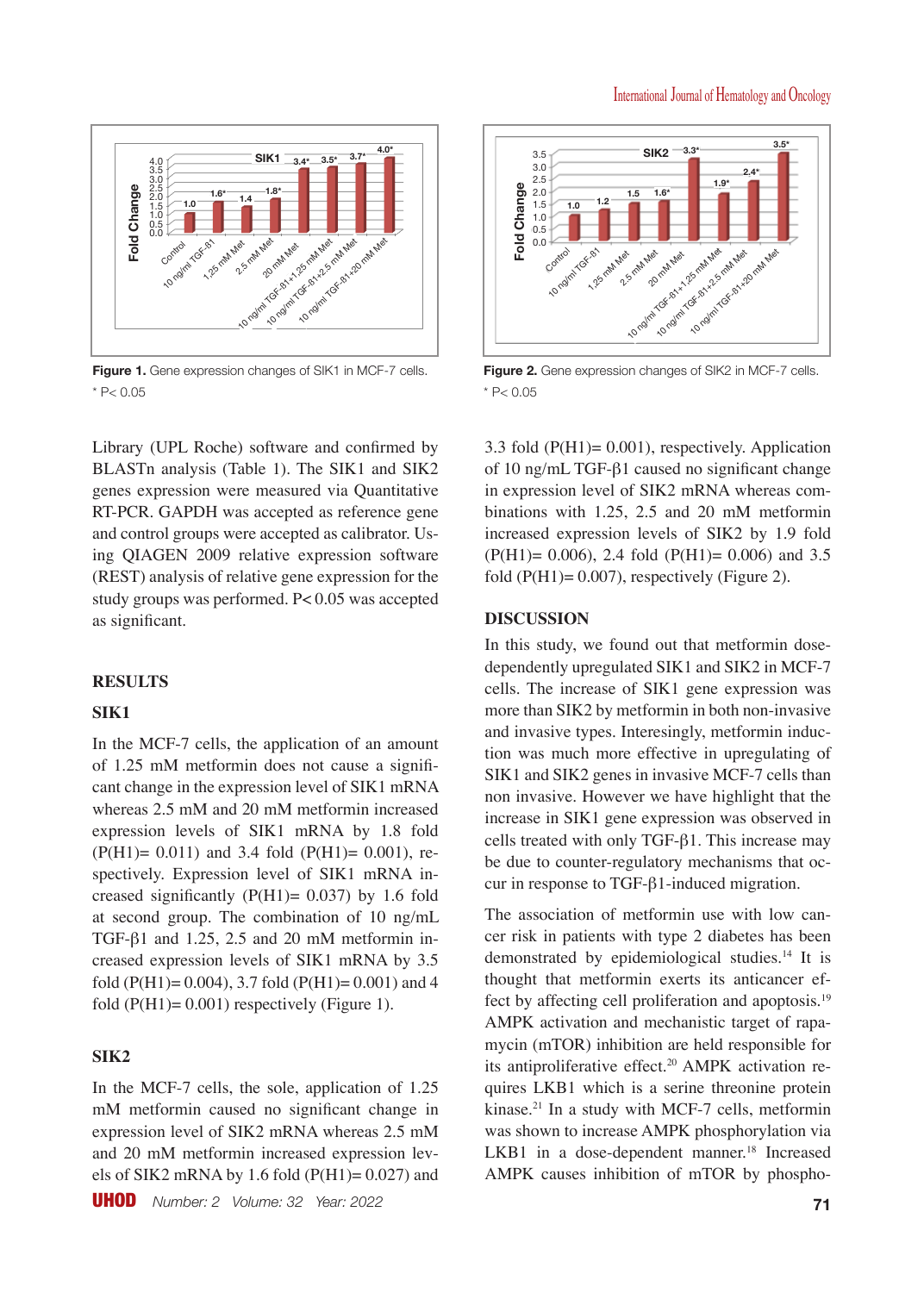

**Figure 3.** Possible mechanism of metformin on LKB1-SIK signaling pathway ; Arrows indicated by dashed lines show that metformin increases AMPK phosphorylation via LKB1, and AMPK causes inhibition of mTOR by phosphorylating CRTC2. The pathway shown with thick lines shows the findings of our study. Metformin dose-dependently increases SIK1 and SIK2 gene expression. LKB1/ STK11: Serine / Threonine Kinase 11; SIK: Salt Inducible Kinase; P-SIK: phosphorylated Salt Inducible Kinase; p53: Tumor protein 53; P-HDAC: Histone Deacetylase; P-CRTC: phosphorylated CREB Regulated Transcription Coactivator; TGFBR1: Transforming growth factor, beta receptor I; AMPK: 5' AMP-activated protein kinase.

rylating CRTC2, which has a critical role in tumor suppression.<sup>22</sup> Inhibition of mTOR may be one of the effective mechanisms to prevent migration and invasion.23 In addition, the absence of CRTC2 increases angiogenesis, which plays a critical role in tumor progression.<sup>24</sup> Another study has shown that SIK1 suppresses CREB activity, a transcription factor, by phosphorylating CRTC.<sup>25</sup> Similarly, SIK2 also suppresses cAMP-response elementdependent transcription; however, it is thought that the suppression is weaker than SIK1.<sup>6</sup>

Various studies have been conducted on the SIK1 and SIK2 genes in different types of cancer. Studies reported that SIK1 expression level is significantly lower in primary breast tumors than in normal breast tissue.<sup>26</sup> These results were later confirmed by other team demonstrating a correlation of low SIK1 expression in human breast and distal metastasis.<sup>9</sup> In agreement with this finding, silencing of the SIK1 gene has been shown to induce metastasis in mouse  $\text{lungs}^{11}$  and overexpression of SIK1 reduced tumor stem cells formation and proliferation in ovarian cancer.<sup>27</sup> A recent study showed that SIK1 is expressed in lower level in hepatocellular carcinoma and increased in SIK1 expression delays hepatocellular carcinoma cell proliferation and epithelial mesenchymal transition (EMT)<sup>28</sup> demonstrating SIK1 key role in p53-dependent anoikis molecular pathways and thus has an important role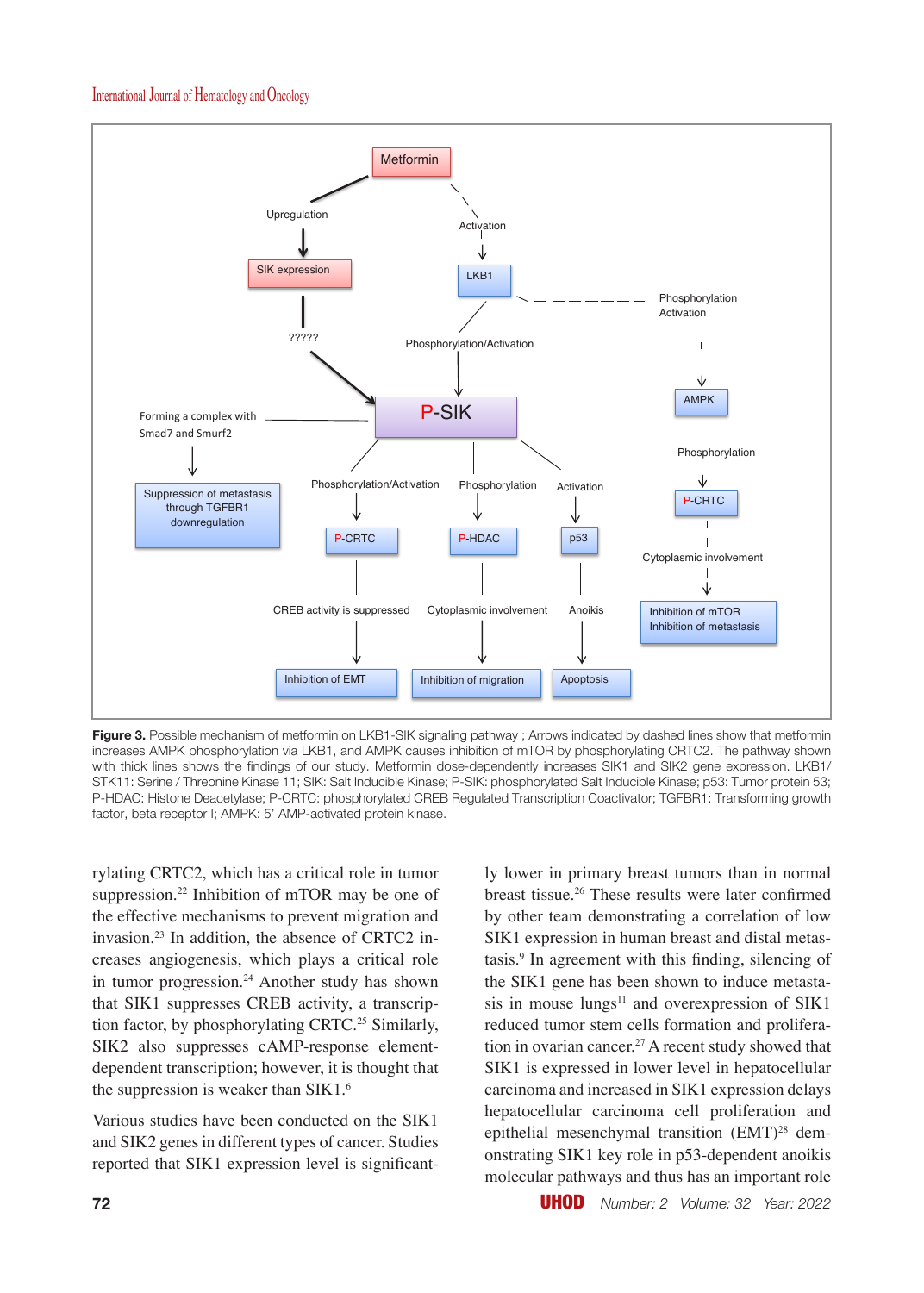in suppressing metastasis.<sup>11</sup> Similarily, SIK2 inhibits melanogenesis by suppressing CRTC1.<sup>29</sup>

SIK1 may exert its tumor suppressive effect by phosphorylating Histone Deacetylase (HDAC) and limiting migration.<sup>30</sup> In addition, SIK1 seems to be effective on EMT.<sup>31</sup> It has been shown that Snail Family Zinc Finger 2 (Snail2), Twist Family BHLH Transcription Factor (Twist), Zinc Finger E-Box Binding Homeobox 1 (Zeb1) and Zinc Finger E-Box Binding Homeobox 2 (Zeb2), genes which are inducable by EMT significantly increased as a result of silencing the SIK1 genes. $32$ SIK may also exert its tumor-suppressing effect by blocking TGF-β1 / Smad signaling, which is an effective pathway in carcinogenesis. It is thought that SIK achieves this effect by participating in protein complexes which contain SMAD Specific E3 Ubiquitin Protein Ligase 2 (Smurf2) and SMAD Family Member 7 (Smad7) that down-regulate TGFBR1.<sup>5</sup>

Contrary to the tumor suppressor activities of SIK1 and SIK2, studies have also suggested that both SIK1 and SIK2 would act like oncogenes. In contrast to the suppressive effect of high expression levels of SIK1 in lung and breast tumors, there are also studies suggesting the existence of positive correlation between the SIK1 expression level and other tumors. Indeed, high expression level of SIK1 has been shown to be associated with adrenocortical tumor cells stimulated by adrenocorticotropic hormone in mice.<sup>33</sup> In addition, SIK2 is one of the oncogenes that provides an advantage for the development of cancer cells and correlates with the pathogenesis of ovarian cancer patients.<sup>34</sup> In another study, the absence of SIK2 supported the sensitivity of paclitaxel in ovarian cancers, while the presence of SIK2 correlated with the poor prognosis of patients with advanced ovarian cancer.<sup>35</sup> All these bifunctional effects of SIK1 and SIK2 suggest the existence of tissue factors that will co-modulate the expression of SIK1 and SIK2 are different type of cancer.

In our our study, we reported that metformin boost SIK1 and SIK2 gene expression in non-invasive and invasive MCF-7 cells. These effects can be due in part by its inhibitory effect metastasis activity inhibited by CREB via the LKB1–SIK–CRTC signaling pathway. On the other hand, the upregulation of SIK1 and SIK2 may inhibit metastasis by causing downregulation of TGFBR1. Inhibition in cells migration through HDACs and lastly, metformin may exert its migration inhibitory effect through this pathway, as LKB1-SIK1 signaling is known to inhibit EMT by suppressing Zeb1. Several studies remain to be carry out to address the plausibility of these hypotheses and relate their biological functions and their tumorigenocity (Figure 3).

In conclusion, metformin may exert its anticancer effect by increasing the expression of SIK1 and SIK2 genes in non-invasive and invasive MCF-7 cells. In this context, investigating the effects of metformin on SIK1 and SIK2 genes in different TGF-β1 sensitive cancer types may open new doors for cancer treatment.

#### **REFERENCES**

- 1. Siegel RL, Miller KD, Fuchs HE, Jemal A. Cancer Statistics, 2021. CA Cancer J Clin 71: 7-33, 2021.
- 2. Redig AJ, McAllister SS. Breast cancer as a systemic disease: a view of metastasis. J Intern Med 274: 113-126, 2013.
- 3. Derynck R, Akhurst RJ, Balmain A. TGF-beta signaling in tumor suppression and cancer progression. Nat Genet 29: 117-129, 2001.
- 4. Massague J. TGF-b signal transduction. Annu Rev Biochem 67: 753-791, 1998.
- 5. Lönn P, Vanlandewijck M, Raja E, et al. Transcriptional induction of salt-inducible kinase 1 by transforming growth factor β leads to negative regulation of type I receptor signaling in cooperation with the Smurf2 ubiquitin ligase. J Biol Chem 287: 12867-12878, 2012.
- 6. Horike N, Takemori H, Katoh Y, et al. Adipose-specific expression, phosphorylation of Ser794 in insulin receptor substrate-1, and activation in diabetic animals of salt-inducible kinase-2. J Biol Chem 278: 18440-18447, 2003.
- 7. Hashimoto YK, Satoh T, Okamoto M, Takemori H. Importance of autophosphorylation at Ser186 in the A-loop of salt inducible kinase 1 for its sustained kinase activity. J Cell Biochem 104: 1724-1739, 2008.
- 8. Takemori H, Kajimura J, Okamoto M. TORC-SIK cascade regulates CREB activity through the basic leucine zipper domain. FEBS J 274: 3202-3209, 2007.
- 9. Cheng H, Liu P, Wang ZC, et al. SIK1 couples LKB1 to p53 dependent anoikis and suppresses metastasis. Sci Signal 2(80): ra35, 2009.
- 10. Sun Z, Jiang Q, Li J, Guo J. The potent roles of salt-inducible kinases (SIKs) in metabolic homeostasis and tumorigenesis. Signal Transduct Target Ther 5: 150, 2020.